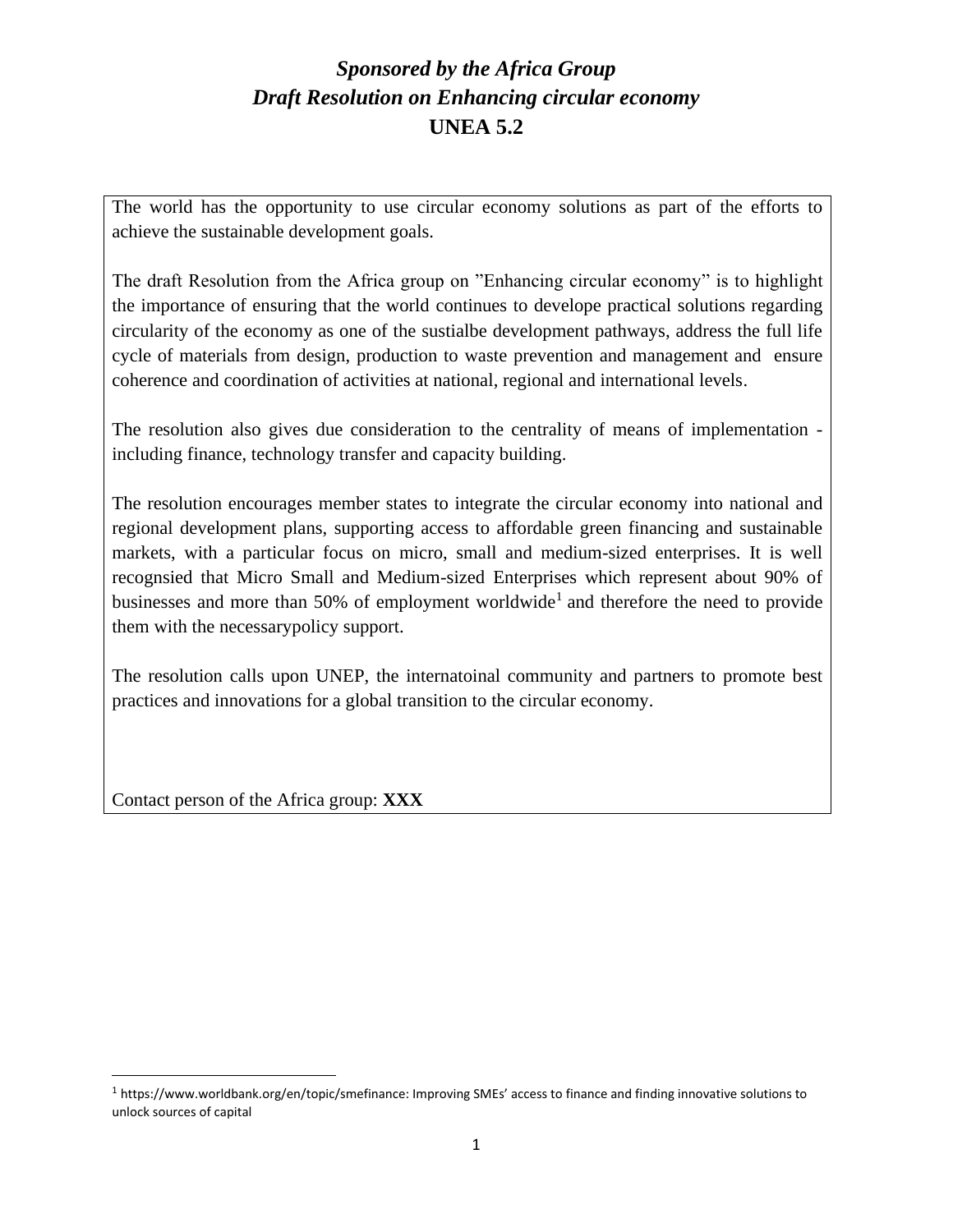### **Draft resolution**

### **Enhancing circular economy**

### *The United Nations Environment Assembly,*

- PP 1. *Recalling* the Resolution 4/1 of the Assembly on *Innovative pathways to achieve sustainable consumption and production*<sup>2</sup> , which acknowledges that a more circular economy in which products and materials are designed in such a way that they can be reused, remanufactured recycled or recovered and thus maintained in the economy for as long as possible, along with the resources of which they are made, and the generation of waste, especially hazardous waste, is avoided or minimized, and greenhouse gas emissions are prevented or reduced, can contribute significantly to sustainable consumption and production,
- PP 2. *Acknowledging* that embedding circular principles and goals across industries and governments' priorities will be crucial to reaching global net zero pledges and that changing the way we make and use products can contribute to addressing 45% of global greenhouse gas emissions, making a critical contribution to mitigating the impending climate crisis,
- PP 3. *Stressing* the findings by the Platform for Accelerating the Circular Economy (PACE) presented in *The Circularity Gap Report: 2020*<sup>3</sup> that the global circularity gap is widening, which is compounded by trends embedded within the tradition of the linear economy characterized by high rates of extraction, ongoing stock build-up, plus low levels of endof-use processing and cycling,
- PP 4. *Welcoming* the analysis by the International Resource Panel in its report *Global Resources Outlook 2019: Natural Resources for the Future We Want<sup>4</sup>* , that policy considerations for the circular economy include establishing an effective infrastructure for waste management and recycling, incentivizing extended product life cycles and intelligent product design, and ensuring that current regulations create no barriers to the development or adoption of value-retention processes,

<sup>2</sup> <https://wedocs.unep.org/bitstream/handle/20.500.11822/28517/English.pdf?sequence=3&isAllowed=y>

<sup>3</sup> <https://pacecircular.org/sites/default/files/2020-01/Circularity%20Gap%20Report%202020.pdf>

<sup>4</sup> <https://www.resourcepanel.org/reports/global-resources-outlook>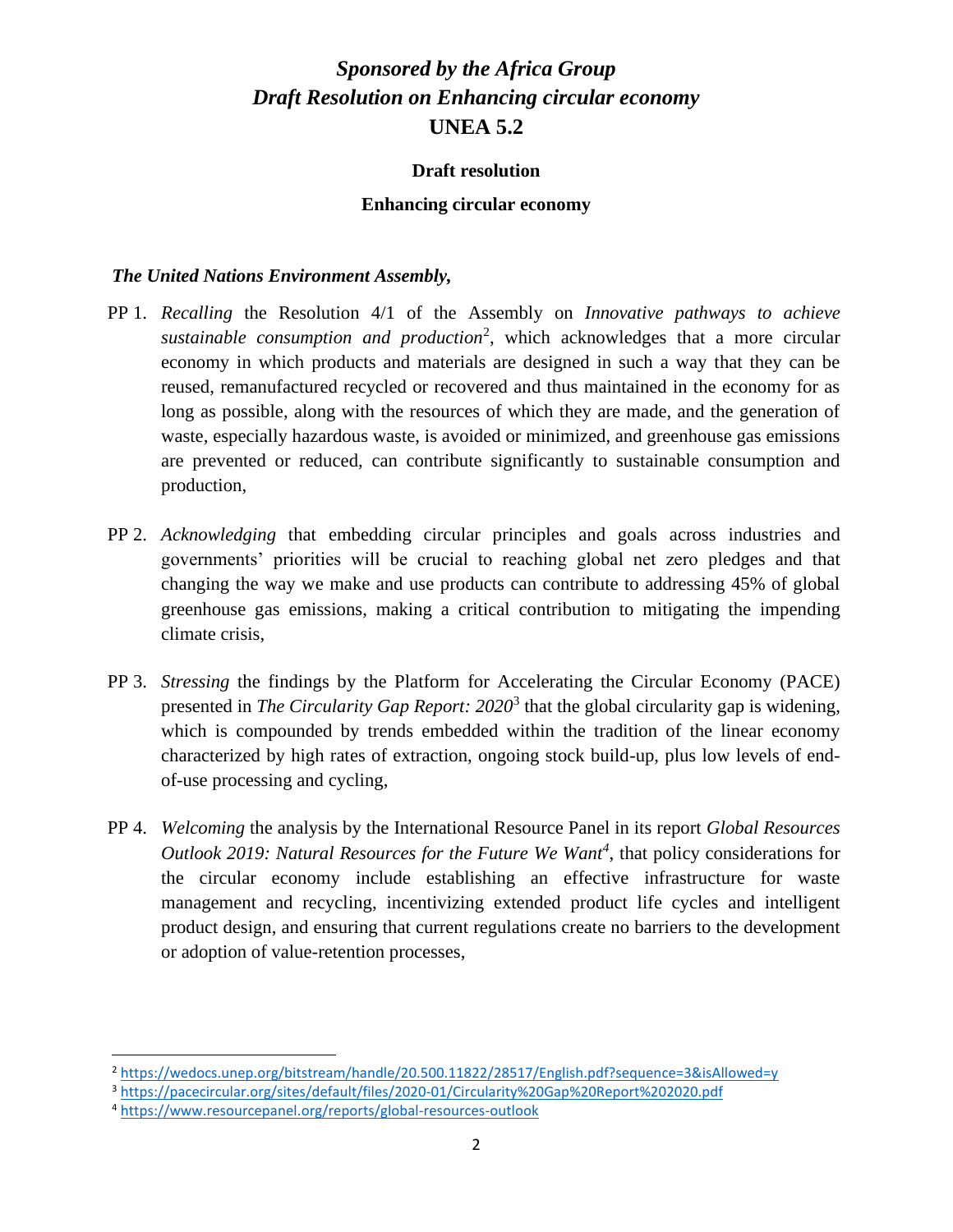- PP 5. *Recognizing* that international exchanges, shared experiences, capacity development and cooperation can help Member States navigate common obstacles, and cooperation can help compensate for unequal burdens, responsibilities, and capabilities,
- PP 6. *Further recognizing* that there exist technologies to improve natural resources management across sectors and countries, business models and best practices that embrace the circular economy and leapfrogging technologies that generate enormous resource and economic savings while still driving development,
- PP 7. *Stressing* that substantial financial resources are needed to support the transition to circular economy by inducing structural change in production and consumption alongside technology change to enhance economic efficiency and optimize use of financial capital, and
- PP 8. Recognizing the work undertaken under relevant international agreements and conventions related to management and control of waste and chemicals.
- PP 9. *Recognising* that the circular economy provides an opportunity for the world to move to more resource-efficient, less resource-intensive consumption and production practices, better-informed, and environmentally sound technologies and infrastructure, while at the same time meeting the basic needs of the ever-increasing population.
	- OP 1. *Invites* member States, to take measures to develop national and regional circular economy strategies and action plans and integrate circular economy in the national development plans to accelerate the implementation of the 2030 Agenda for Sustainable Development.
	- OP 2. *Underlines* the need to develop and strengthen partnerships between Governments, the private sector, non-governmental organizations, the scientific community, intergovernmental organizations and other relevant parties to promote and enhance investments in circular economy solutions.
	- OP 3. *Invites* member states to strengthen local, national and regional institutional and coordinating mechanisms to support the circular economy transition, including strong policies, legal and regulatory frameworks.
	- OP 4. *Encourages* the international community and partners to promote innovative solutions for a circular economy by facilitating and enhancing, inter alia, education, research and development, capacity development, private and public partnerships.